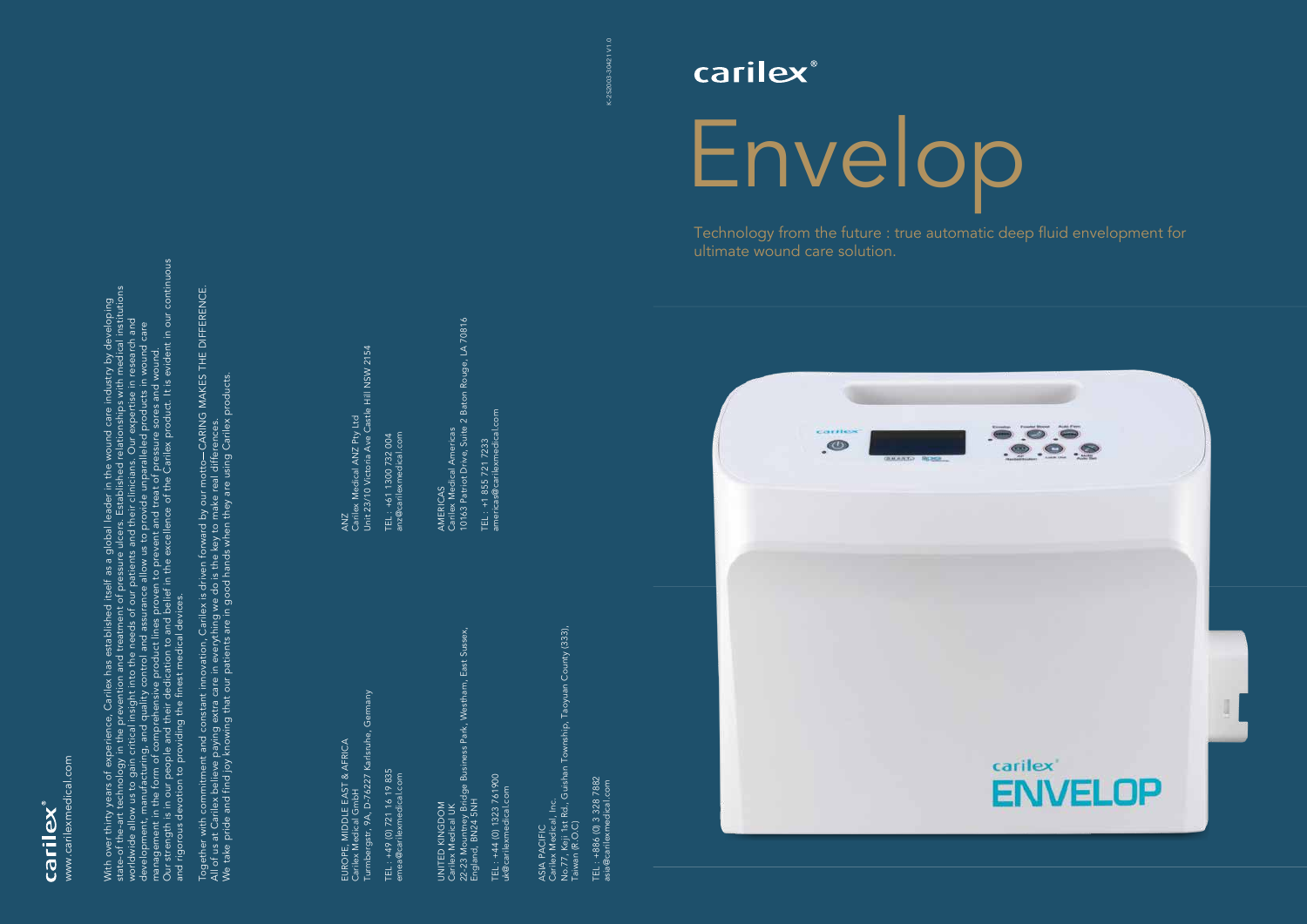#### The Envelop Power Unit with IPS Technology.

The IPS Technology, Intelligent Pressure Sensing Technology, works with S.M.A.R.T to create effective envelopment. IPS responds to patient movements on mattress by automatically adjusting internal mattress pressure, which allows Envelop to regulate airflow and continuously provide total envelopment for our patients. Carilex is the first brand in the industry to master IPS. This gives us more experience and vast knowledge in the technology that is years ahead of our competitors.

# Technology from the future: true automatic deep fluid envelopment for ultimate wound care solution.

from Archimedes' genius discovery in physics thousands of years ago, comes the most leading-edge technology in wound care -- Carilex Envelop. A radical improvement for pressure relief systems. Envelop combines the best technological advancements from Carilex and presents a mattress replacement system, equipped with deep fluid euvelopment technology that is genuinely transformative.

#### Fits like a glove.

Introducing Deep Fluid Envelopment Technology(DFET), the future of pressure relief systems. DFET allows the patient to be fully enveloped ized for each patient and specifically molded around their body. Envelop uses air to buoy, or relief and pressure redistribution. With an unprecedented 79% immersion, Envelop creates the best envelopment effect. The technology is so advanced and nuanced, it is simply not found in any other competing products. With Envelop, it is like the mattress is custom made to fit every single patient.

#### So incredibly S.M.A.R.T. (Self Monitoring Automatic air Regulating Technology)

Envelop achieves its technological superiority by using a patented S.M.A.R.T.Technology. S.M.A.R.T. maintains the optimal internal pressure by using separate electronic pressure sensors and sophisticated microprocessing algoon the mattress surface. It monitors and regulates the internal pressure to continuously optimize the patient' s pressure relief and comfort. Using the mattress as a direct sensor pad, S.M.A.R.T. allows Envelop to relief pressure and provides step-less internal pressure adjustment, sensor pad.

With the unrivalled advancements of DFET and S.M.A.R.T., never have the wound care industry seen anything quite like Envelop. Bringing the future to now, Envelop, the wound care system Automatic power detection sensor activates battery backup in the event of power failure and allows treatment to continue uninterrupted during patient transportation and examination.

## 5. LCD panel

Liquid-crystal display for intuitive operation.

Automatically determine patient load on the mattress surface.

#### 2. IPS technology

## 3. Bariatric mode

Responds to patient movements on mattress by automatically adjusting internal mattress pressure.

## Patented S.M.A.R.T technology 1.

High weight capacity supporting both standard and bariatric patients up to 1000lbs (450kgs).



## 4. Battery backup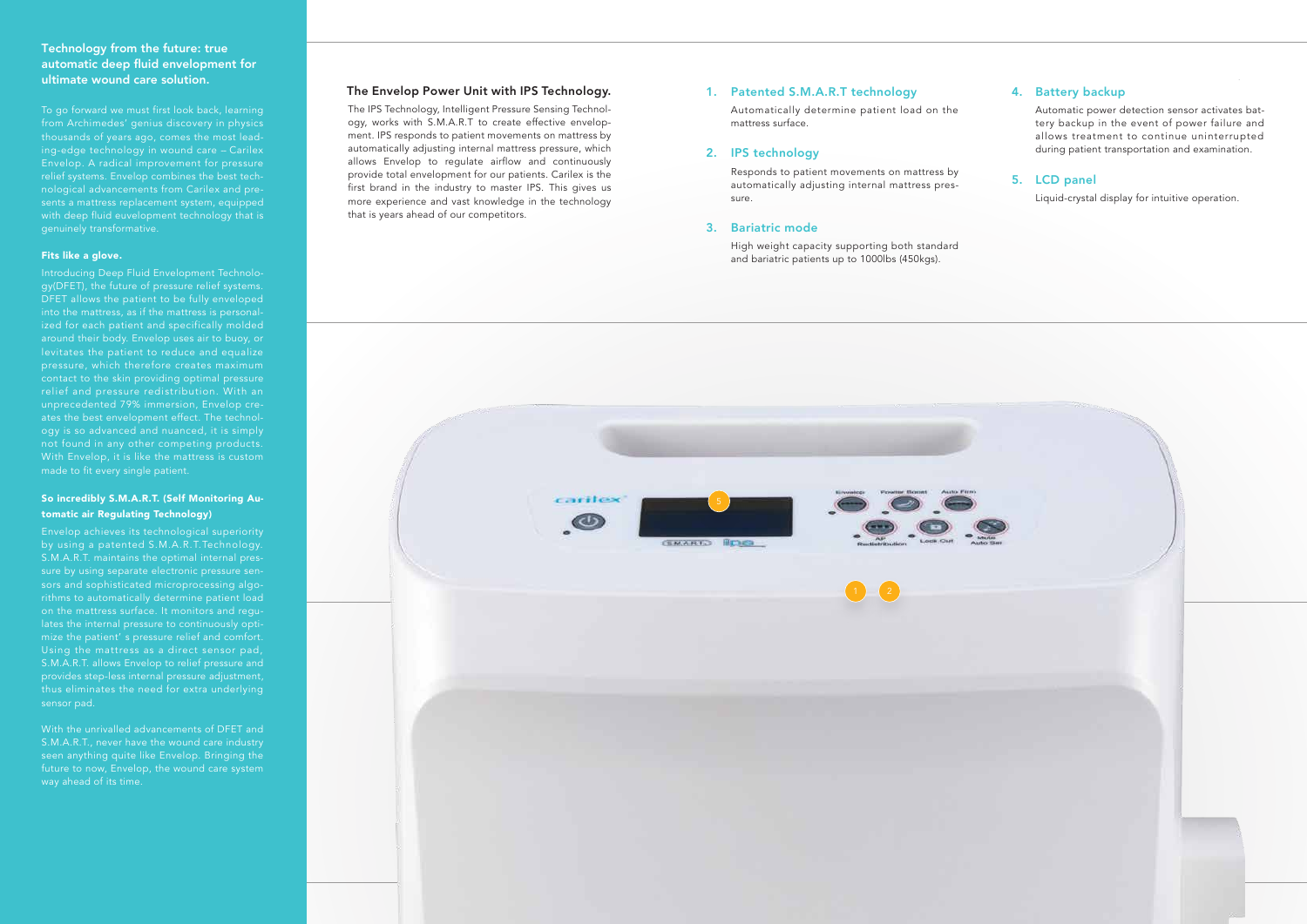Standard breathable quilted nylon coverlet, or the optional Dartex coverlet providing high quality waterproof and vapour permeable medical fabric.

## 7. Transportation plug

## Multiple coverlet material 6.

Allowing the mattress to stay inflated after being detached from power unit.

No gap between air cells delivers maximum support and pressure redistribution while patient is lying down. This also gives additional safety for egress and ingress.

#### 5. Directional snap

Specifically designed buttons to provide better structural stability from air cells.



#### 4. Square air cell

 Transportation Plug Instant CPR



### The Envelop Mattress

The Carilex Envelop Mattress Replacement System is designed to facilitate blood circulation and provide maximum tissue pressure redistribution and relief for treating and preventing pressure injuries. It is the ideal therapy system providing low noise level and comfortable modular cell design for superior sleeping quality.

## 1. S31 tested

79% immersion creating the best envelopment effect in the industry.

#### 2. Bariatric extension

Side extentions fitting width of 90cm, 105cm and 120cm one mattress fits all.

#### 3. Instant CPR

Rapid deflating the entire mattress within seconds in case of emergency.